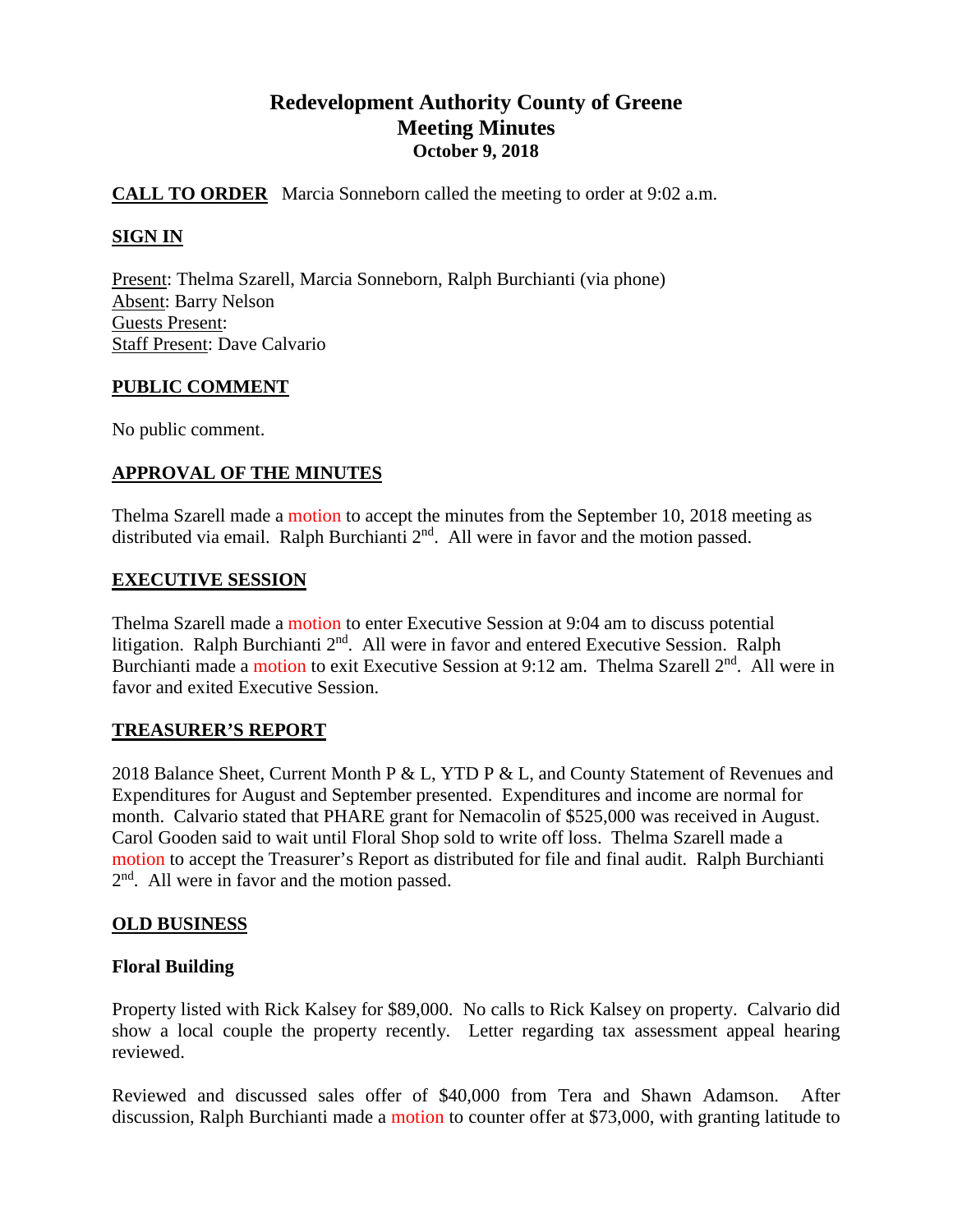Calvario to go as low as \$69,000 without having to bring offer back to Board, building would be sold as is, and no additional funds from RACG to be put toward building. Thelma Szarell  $2<sup>nd</sup>$ . All were in favor and the motion passed.

# **Delancy Heights, 126 Fairview Avenue, Jefferson**

No discussion.

# **Nazer St. Remediation and Stabilization Update**

No discussion.

## **Old Rogersville School Development**

Units are almost finished. Final inspection with Harshman Engineering is Friday, October 12. Final payment of approximately \$25,000 due to Hughes Corporation when finished. Calvario will work to have entire area seeded.

## **Discussions with Morris Township Supervisors**

Threshold Housing to start USDA Rural Development Self-Help development in early 2020 in Nineveh. Calvario discussed 2018 PHARE application for this project with Jeff Marshall. Grant would focus on infrastructure. Calvario reported that he had a discussion with Blueprints regarding submitting a PHARE application for first-time homebuyer assistance.

#### **Benedum Foundation Grant—Blight Study**

No discussion.

## **HOA for Rogersville Town Homes**

No discussion.

#### **Howard Contracting Lawsuit**

No discussion.

#### **Land Bank Law**

No discussion.

#### **NEW BUSINESS**

- 1. Three homes (73 Dalzell Ave, 163 Larimer Ave, 126 Fairview Ave), plus Rogersville duplex for sale. All are listed with Rick Kalsey.
- 2. Took Ehrlich exterminator and Bill Whitlatch through building next to floral shop for rodent inspection. Nothing found. Letter from Pastorius asking for permission allowing stone mason to put scaffolding on lower lot distributed. Calvario will work with mason and get appropriate certificate of insurance.
- 3. Discussed potential new RDA Board Member with Blair Zimmerman and Jeff Marshall. Suggested: Sarah Brandstetter and Lisa Schwiekart (Shirl Barnhart's step-daughter).